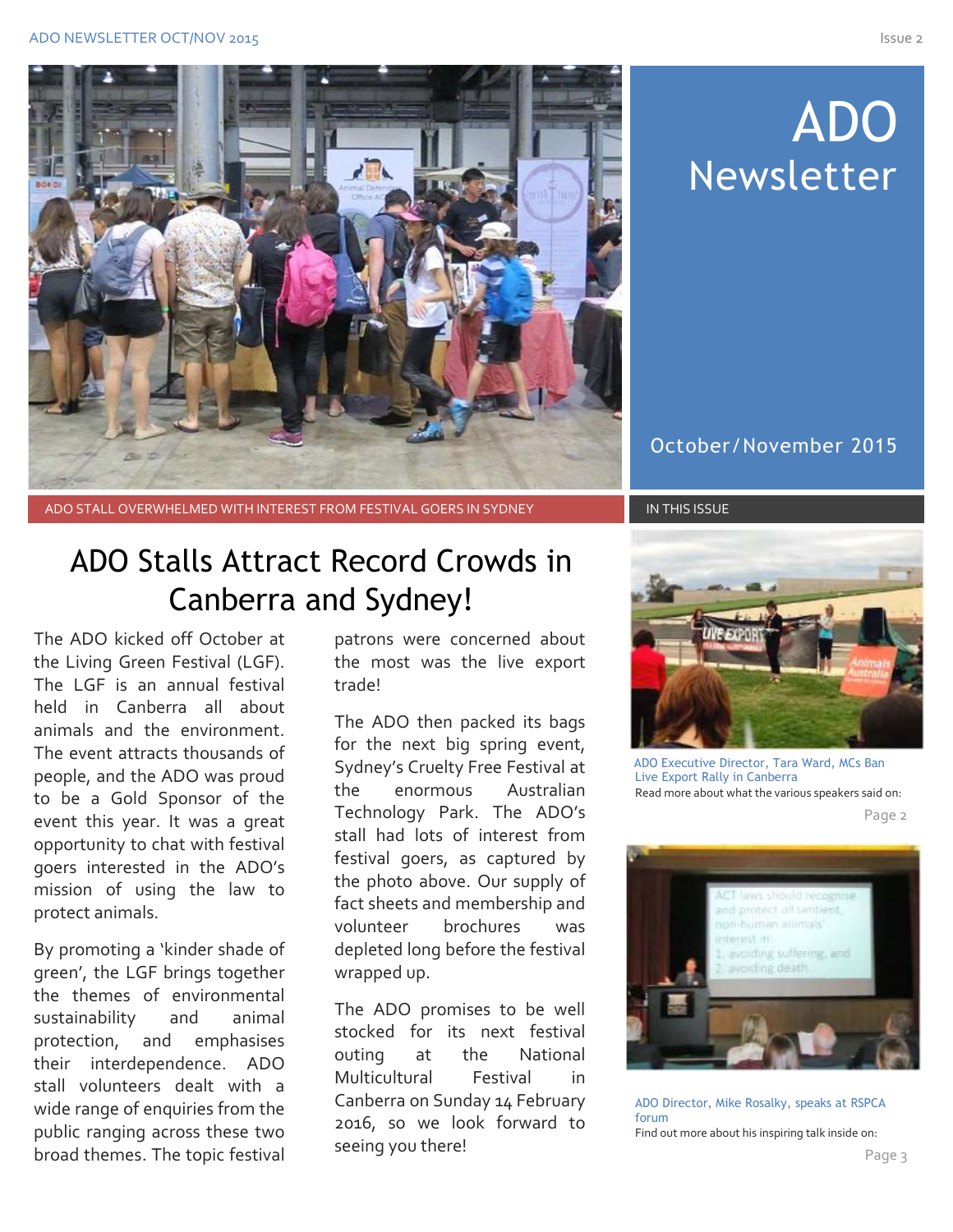THE ADO AT THE BAN LIVE EXPORT RALLY



Animal Law at Parliament House Tara Ward (ADO), Anne Greenaway (Lawyers for Companion Animals), Glenys Oogjes (Animals Australia), and Clare O'Sullivan (Animal Liberation ACT).

#### FAST FACTS

93%

Proportion of the income of Western Australian live export farmers derived from sources other than live export.

# 12%

Proportion of cattle producers in the north of Australia who derive 50% or more of their income from live export.

#### FOR MORE INFORMATION

To find out more about the live export industry, have a look at Animals Australia's Frequently Asked Questions (FAQ) webpage at [http://www.banliveexport.com/facts/frequently](http://www.banliveexport.com/facts/frequently-asked-questions.php)[asked-questions.php](http://www.banliveexport.com/facts/frequently-asked-questions.php)



*ADO Executive Director Tara Ward opening the Ban Live Export Rally on the front lawns of Parliament House.* 

## ADO 'MC' at Ban Live Export Rally

On Saturday 17 October 2015 rallies against the live export trade were held across Australia. The Canberra rally attracted a large crowd on the front lawns of Parliament House. The ADO's Executive Director, Tara Ward, was the MC for the event.



The event kicked off with a powerful message from Lyn White, Campaign Director at Animals Australia. Lyn's reminder that "compassion will always defeat cruelty" ensured the rally got off to a positive and optimistic start. The audience then heard from Professor Steve Garlick, Founder and Party President of the Animal Justice Party, Australia's first political party dedicated to providing a voice for animals. Bidda Jones, the RSPCA's Chief Scientist

followed. She spoke about the live export trade's PR strategy, noting that the trade's "spin is top class". Next came Senator Nick Xenophon, who spoke about the legal abuses of the live export trade. "No one is above the law," he reminded the crowd. Finally, Glenys Oogjes, Executive Director of Animals Australia, brought the rally to a close stressing that the live export trade has "cruelty at its heart".



*Professor Steve Garlick of the Animal Justice Party addresses the rally at the Ban Live Export Rally in Canberra.*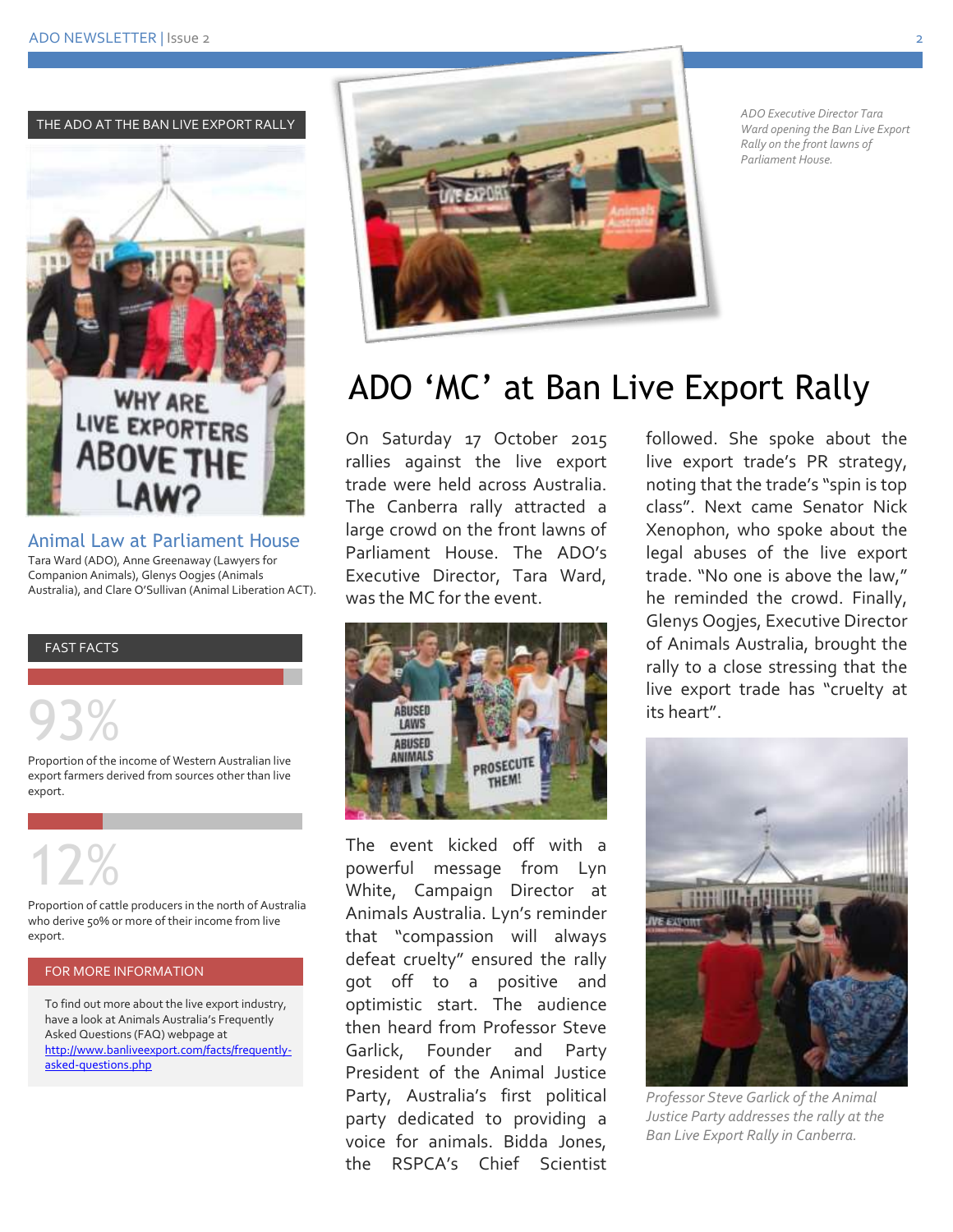## Mike Addresses RSPCA Forum

RSPCA ACT turned 60 this year and to mark the occasion it organised a major Forum at the National Library of Australia as part of its week of celebrations. The Forum was titled *2015-2075: A Vision of Animal Welfare in the ACT*.

The ADO welcomed the opportunity to speak at this important event. The speaker lineup featured a varied range of perspectives, canvassing several positions in the debate over animal welfare. The ADO was represented by Director Mike Rosalky.

Other entities represented at the forum included the ACT's Animal Welfare Advisory Committee (AWAC), ACT Rescue and Foster (ARF), ACT Wildlife, ACT Greyhound Support Network, Australian Veterinary Association, as well as a local farmer and Shane Rattenbury, the current Minister responsible for animal welfare in the ACT.

Mike argued persuasively for laws that would protect the fundamental interests of all animals, based on their shared capacity to suffer and to feel pain and emotions. As Mike said in his talk: "In their ability to suffer, a kangaroo is a pig is a dog is a human!"

Mike's speech can be viewed online via the following link:

*Here Mike raises the plight of greyhounds in the greyhound racing industry.*



*Mike presenting the scientific evidence for animal sentience, with Charles Darwin's memorable quote in the background.*





Mike Takes the Podium ADO Director Mike Rosalky makes the case for recognising fundamental animal interests in ACT laws.



Dispelling Some Common Myths

Mike reassures the audience that the case for the legal recognition of animal interests does not involve cows partaking in elections.

f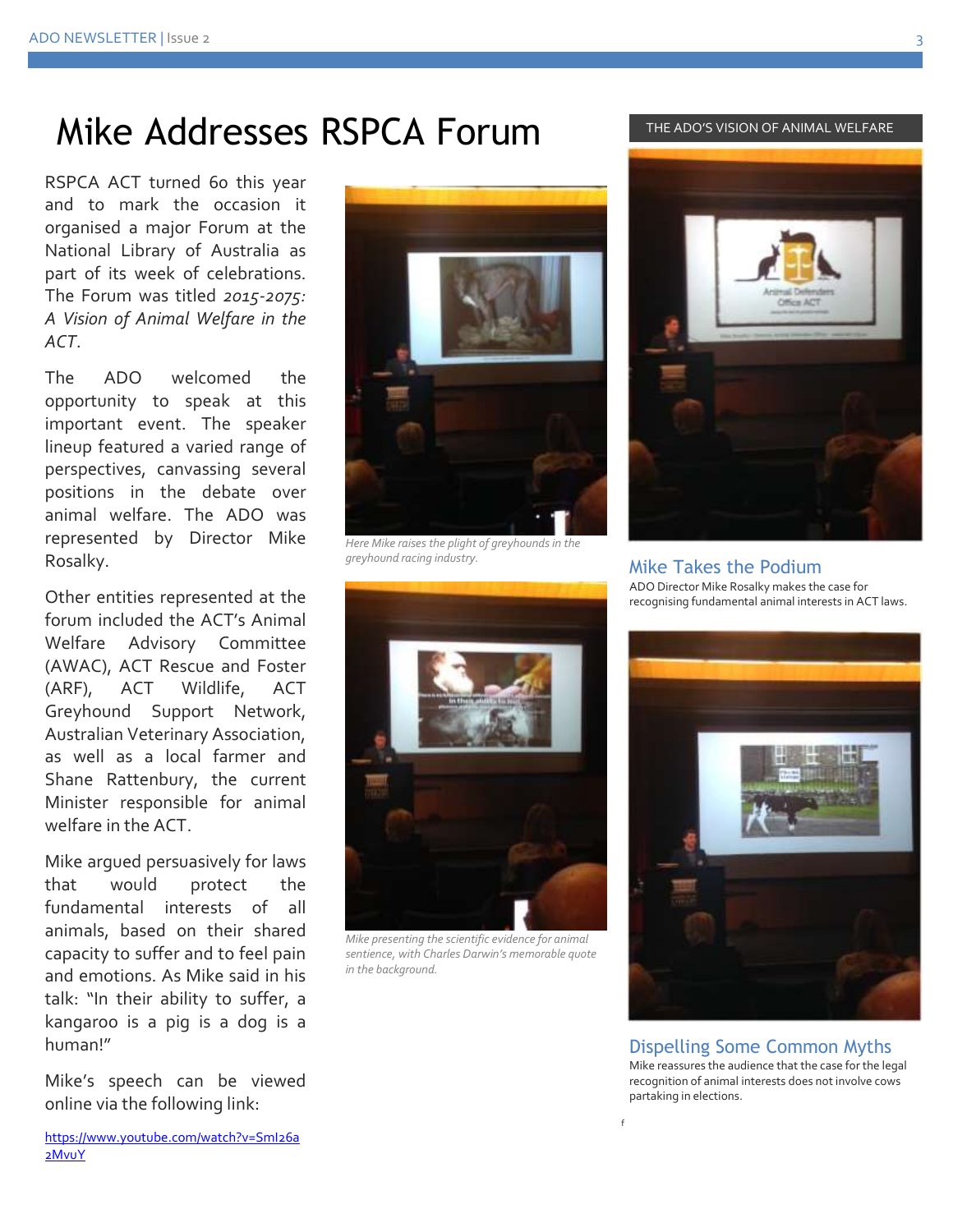# CLC Training Week

## **Community Legal Centres NSW**

In late October 2015 the ADO's Principal Solicitor Vicki Stylianou and Executive Director Tara Ward joined other Community Legal Centres (CLCs) at a Legal Practice Management training course in Sydney. The training was held at



the NSW College of Law. Vicki and Tara valued the opportunity to learn about the important work other CLCs do to help the vulnerable and disadvantaged in society which, with the ADO in the mix, now also includes animals!

#### HARD AT WORK IN SYDNEY

ADO Principal Solicitor and Executive Director Vicki and Tara are seen here alongside Jeremy from the Aboriginal Legal Service (NSW/ACT).



*Mike and Tara outside the ADO office.*

#### FOR MORE INFORMATION

The full *Lawyers Weekly* article is available at: [http://www.lawyersweekly.com.au/news/17322](http://www.lawyersweekly.com.au/news/17322-egregious-animal-abuse-completely-legal-ado) [egregious-animal-abuse-completely-legal-ado](http://www.lawyersweekly.com.au/news/17322-egregious-animal-abuse-completely-legal-ado)

## *Lawyers Weekly* Interviews the ADO

Australia's leading legal news source, *Lawyers Weekly*, recently featured an interview with ADO Director Mike Rosalky and ADO Executive Director Tara Ward. In the article Tara and Mike explain how the law as it currently exists both sustains "egregious animal abuse" and yet also affords opportunities for reform.

"Nine times out of ten," says Tara, the law "doesn't treat the animals very well." Given that animals are considered property in the eyes of the law, notes Mike,

"essentially they are able to be treated however humans like, and in a lot of situations that results in horrific suffering."

But it's not all gloom and doom. The law can be reformed, as has been the case with regard to the environment over the past few decades. And Mike predicts this will happen "as more and more lawyers learn about the horrific ways in which animals are legally able to be treated".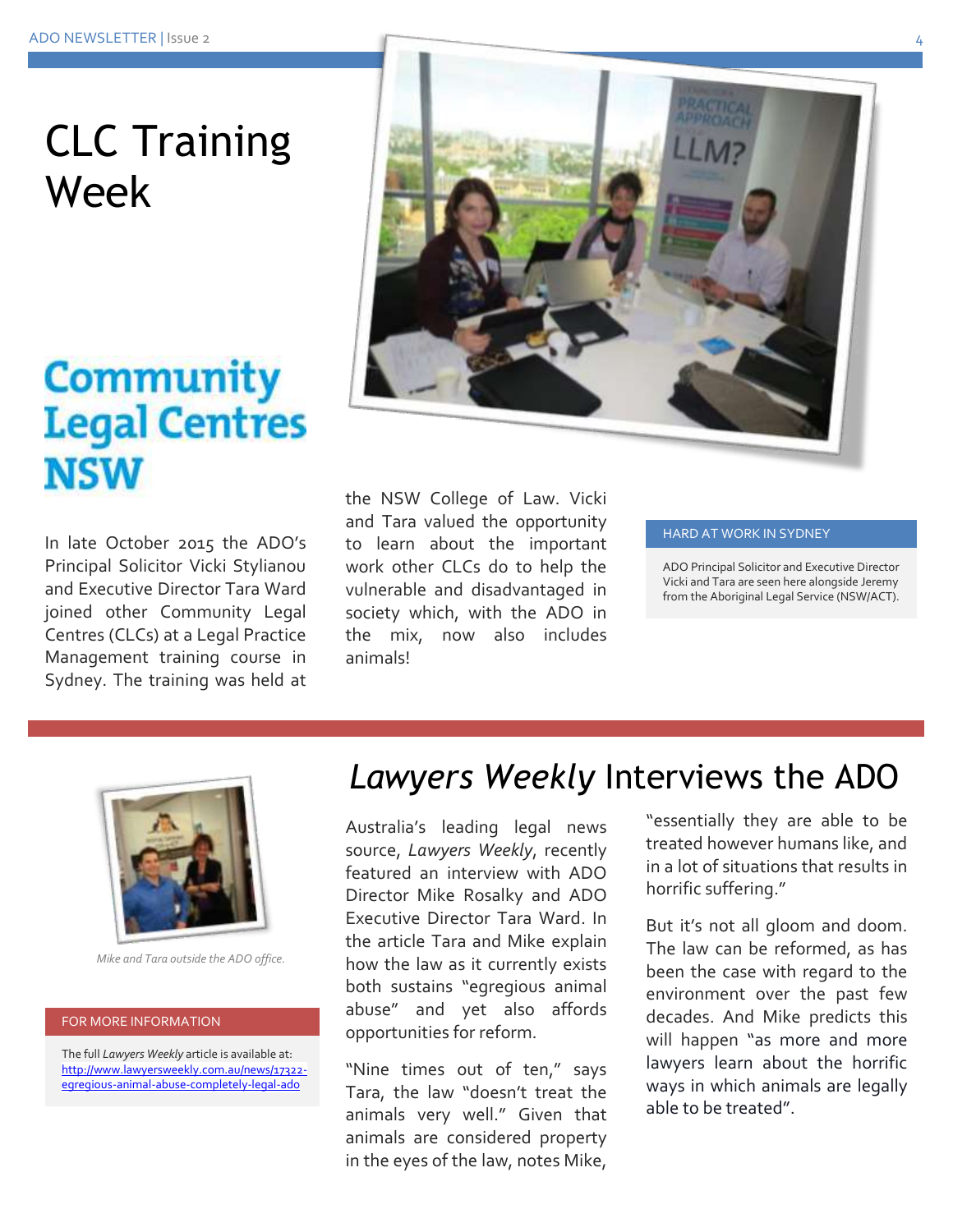# Animal Law Teaching

### Workshop 2015

Animal law is a great way to teach law students to think about ethics, and about how law can contribute to social and political change and even challenge anthropocentrism.

This and other insights about the value of teaching animal law were gained by the ADO's Executive Director, Tara Ward, at an animal law teaching workshop at Monash University Law Chambers in early November 2015. Tara teaches animal law at the University of NSW.



In the photo above are some of the animal law teachers and researchers who attended the workshop. From left to right:

- **DIANA AYI WONG (ADELAIDE UNIVERSITY)**
- **JED GOODFELLOW (MACQUARIE UNIVERSITY)**
- **BRODIE EVANS (QUEENSLAND UNIVERSITY OF** TECHNOLOGY)
- **GYORGY SCRINIS (MELBOURNE UNIVERSITY)**
- **COMPTER ARRON TIMOSHANKO (FLINDERS UNIVERSITY)**
- **MEG GOOD (UNIVERSITY OF TASMANIA)**
- **COMMANUEL GIUFFRE (VOICELESS LEGAL** COUNSEL)
- $\bullet$  JOANNA KYRIAKAKIS (MONASH UNIVERSITY AND WORKSHOP CONVENOR)
- **JACKSON WALKDEN-BROWN (BOND** UNIVERSITY)
- **TARA WARD (ADO EXECUTIVE DIRECTOR AND** ANIMAL LAW LECTURER AT UNSW)



Below is a photo from one of the panels at the workshop, titled 'Factory Farming of Animals: Welfare Labelling'.

Tara's next animal law course at the University of New South Wales (UNSW) is scheduled for semester 2, 2016. It will be run intensively on consecutive Saturdays in August and September. Here is the course description:

*Law plays a substantial role in the ways in which our society relates to animals. As our society increasingly accepts that the protection of animals from cruelty and other forms of mistreatment is important, the study of legal matters relating to animals – ie animal law – becomes more and more important.*

*This course looks at the ethics and jurisprudence on the way humans think of and treat animals, the historical and present status of animals as property, the law and science underpinning our approach to animal welfare, standing to represent the interest of animals, and the laws and codes of practice relating to the use of animals for food, research, and entertainment.*

Check out UNSW's website for more information:

[http://www.handbook.unsw.edu.au/postgrad](http://www.handbook.unsw.edu.au/postgraduate/courses/2016/LAWS8194.html) [uate/courses/2016/LAWS8194.html](http://www.handbook.unsw.edu.au/postgraduate/courses/2016/LAWS8194.html) 

### ADO Gets Its Own Fundraising Wine!

The ADO celebrated the arrival of its very own labelled wine in October. This boutique wine is produced by Goodwill Wine, a fantastic social enterprise in Victoria that sources the best boutique wines from around Australia while donating to charities with every bottle. The ADO wines are not 'fined' with any animal or fish products. A donation is made to the ADO with every purchase of a bottle of wine. Word is the Shiraz in particular is to die for. Get yours today at:

#### [http://www.goodwillwine.com.au/charities/a](http://www.goodwillwine.com.au/charities/animal-defenders-office) [nimal-defenders-office](http://www.goodwillwine.com.au/charities/animal-defenders-office)

Thank you for helping us help animals.



*The ADO's very own fundraising wine makes an excellent 'gift that gives twice'.*



*Maxie looking perhaps a little too excited at the arrival of the ADO's wine.*